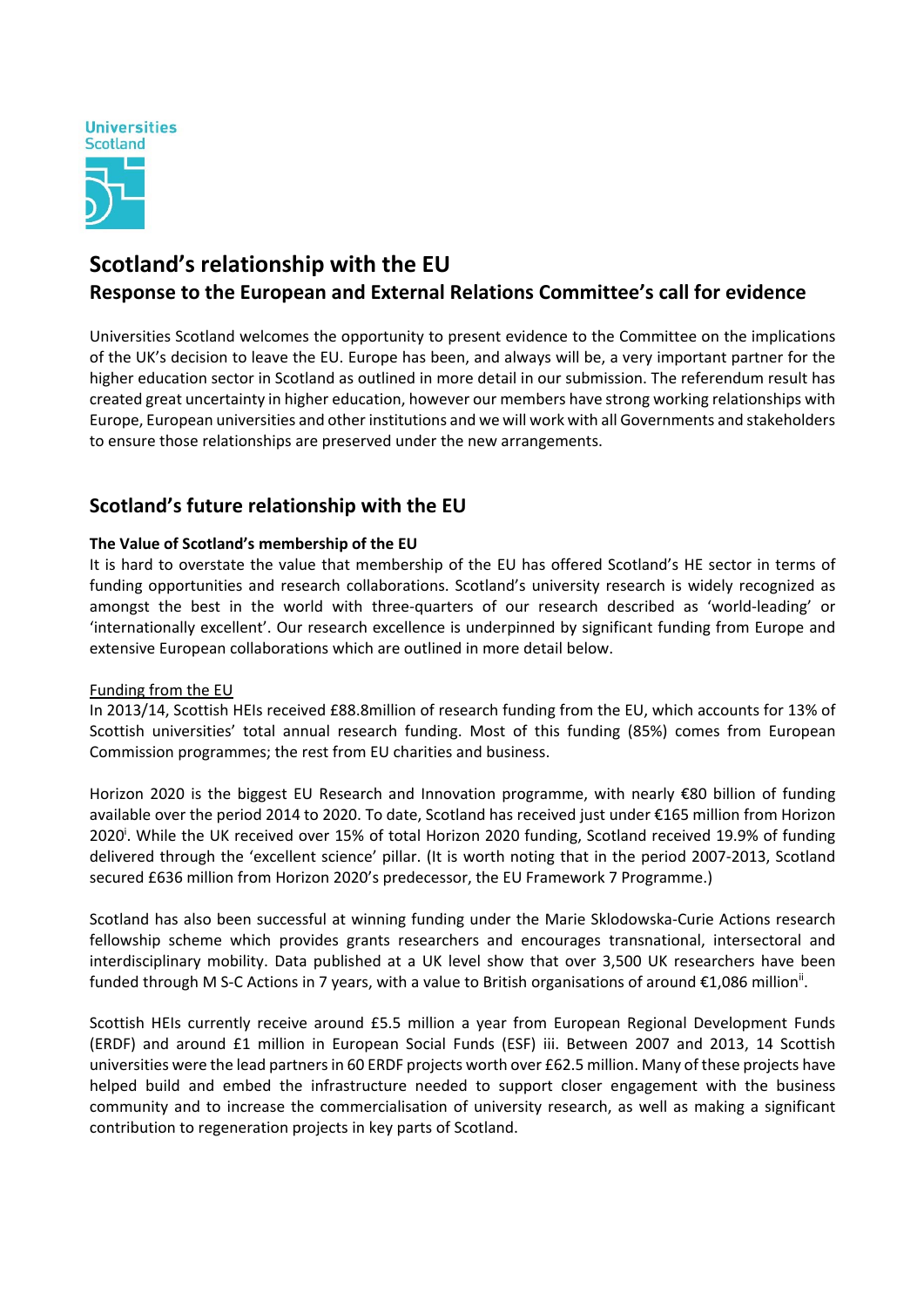Innovation‐focused projects which have received ERDF funding include University of Edinburgh's Scottish Centre for Regenerative Medicine, which received over £5 million, and Strathclyde University's Technology Innovation Centre (TIC) which received a contribution of over £6.5 million towards the total investment of £90 million. Strathclyde's TIC and surrounding International Technology & Renewable Energy Zone are expected to generate 700 new jobs and attract millions of pounds of inward investment to Glasgow.

Universities Scotland welcomes confirmation from the UK Government that it will underwrite Horizon 2020 awards won while the UK is still a member of the EU and will fully fund all existing structural and investment fund projects. However, we want to see continued access on the current terms to Horizon 2020 until the completion of the funding period.

In addition to having access to EU research funds, it is important that Scotland can continue to influence the funding priorities for EU research programmes in a way that serves Scotland's interest. The EU Research Commissioner, Carlos Moedas, has confirmed that until the end of the Brexit negotiations, the UK will continue to have all the rights and obligations in relation to research programmes. Universities Scotland would like reassurances that that commitment extends to shaping the policy priorities of EU funding programme, particularly as a mid‐point review of Horizon2020 is due soon. As part of the post‐Brexit negotiations, Universities Scotland will be seeking to ensure that Scotland and the UK can continue to participate fully in future discussions about the EU's research priorities as well as having access to funding programmes.

#### Research collaborations

Membership of the EU has enabled Scottish HEIs to participate in transnational collaborations and to access shared research facilities. The major challenges that we face today (such as climate change, food security or finding a cure for cancer) are not going to be solved by researchers working in isolation in Scotland. Moreover, the evidence shows that collaborative research on an international level is 1.4 times more impactful than research within national boundaries. It is therefore essential that Scottish universities can continue to collaborate with colleagues across the EU if Scotland is to maintain its research excellence.

Universities Scotland welcomes the recent statement from the Scottish Government that Scotland remains open for business and continues to welcome researchers from across the EU. However, the Scottish and UK Governments need to keep reiterating such assurances to stem any nervousness amongst potential partners considering new projects funded under the European Research Council.

In addition, reassurances needed to be given as to the future status of EU funded facilities based in Scottish universities, notably the European Lead Factory for medicines, based at the University of Dundee.

## **Alternatives to EU membership**

#### Alternatives to EU membership ‐ Research funding

In considering alternative to EU membership, it is worth outlining the three broad mechanisms by which non‐ member states can currently access EU research funds.

#### 1. Associated Country status

Thirteen 'Associated Countries' including Norway, Iceland and Switzerland contribute to the Framework Programme proportionally to their GDP to get the same status as EU Member States. Where funding is awarded on the basis of excellence it is possible for Associated Countries to see a net gain. However, this status is generally only open to countries that are members of the European Free Trade Association and current EU candidate nation. Furthermore, none of these countries have a role in the negotiations that shape EU research funding.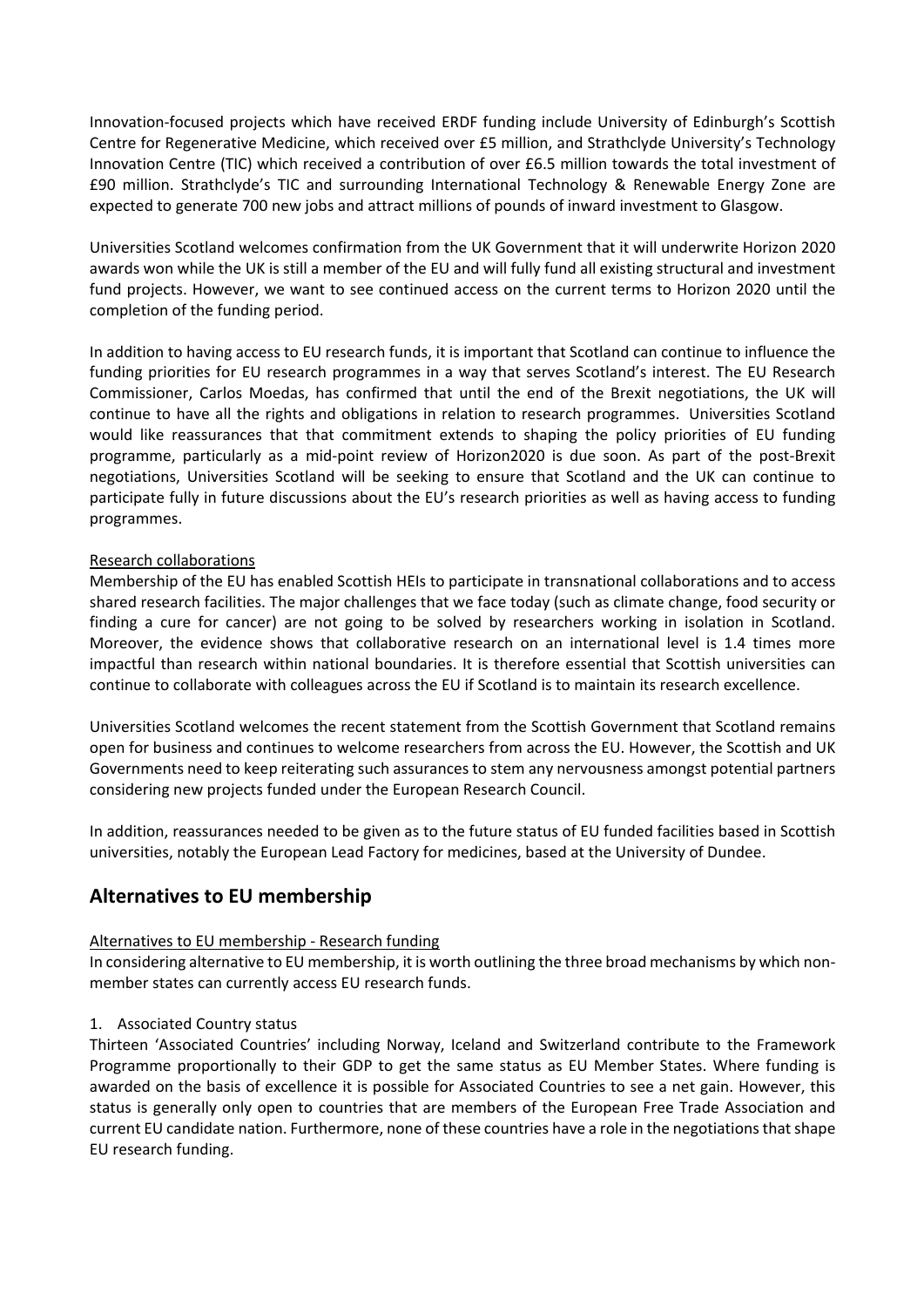#### 2. Non‐associated third countries

Institutions and researchers from other countries can apply to Framework Programmes under the 'openness' strategy and in some circumstances receive direct funding. Depending on the exact scheme, third countries might have to provide matched funds.

#### 3. International Agreements

The EU has international agreements for scientific and technological cooperation with 20 countries to have a framework for participation in joint projects, sharing of facilities, staff exchanges and organising specific events.

For Scotland to maintain and build on its world‐class research, it is essential that Scottish universities retain as close a relationships as possible with the European Research Area. Universities Scotland therefore wants to see a mechanism negotiated with the EU that provides Scottish HEIs with access to the same funding opportunities as they currently enjoy (an issue complicated by the fact that the UK is a net beneficiary from this sector of EU funding) and the ability to participate in negotiations on future research programmes.

In considering what kind of mechanism might be negotiated, it is worth noting that following a recent referendum which effectively removed freedom‐of‐movement agreements with the EU, Switzerland was downgraded from 'associate' to 'third country' status and subsequently had to negotiate 'partially associated' status. This allows Swiss‐based researchers to access the 'excellence science' pillar of Horizon 2020 and the Marie Curie mobility schemes, but not the 'industrial leadership' and 'societal changes' pillars, which have budgets of €17 billion and €29.7 billion respectively.

#### Alternatives to EU membership ‐ Freedom of movement

The principle of freedom of movement of talent is possibly one of the most important benefits of EU membership for Scotland's universities, as it allows the flow of people and ideas across national boundaries.

Scottish Universities currently face very damaging restrictions on visas when it comes to the recruitment of non‐EU international staff, through the Tier 2 route. In the event that the principle of freedom of movement for EU citizens is restricted, Universities Scotland would see the need for a post-study work visa scheme as all the more urgent. A post‐study work visa scheme would in part address the current restrictions and be a significant benefit to universities both as employers and as recruiters of students as well as to the wider Scottish economy. Against this context it is disappointing that the Tier Four visa pilot programme, recently announced by the UK Government, has been framed so narrowly and is open to only four universities, none of which are in Scotland.

### **The withdrawal process**

As detailed above, the potential impact on the Scottish HE sector of the UK's decision to leave the EU, and the knock on effect to Scotland's economy, cannot be overstated. Universities Scotland therefore hopes to be a full contributor to the negotiations that will take place between the UK and Scottish Government, the European Commission and others over the months and years about the UK's exit and potentially Scotland's continued membership of the EU.

The sector has been heartened by the many calls and e‐mails from partner institutions and researchers in the EU, wanting to maintain relationships with Scottish HEIs, and by the recent joint statement signed by the Presidents of National Rectors' Conferences from 24 European countries and the European Universities Association calling for continued 'research and exchange relationships between Europe's universities, for the benefit of people across the continent'. The support and goodwill of our European colleagues needs to be built upon to establish a mechanism that will allow Scottish HEIs to maintain access to the valuable funding and collaboration opportunities offered by the EU to date.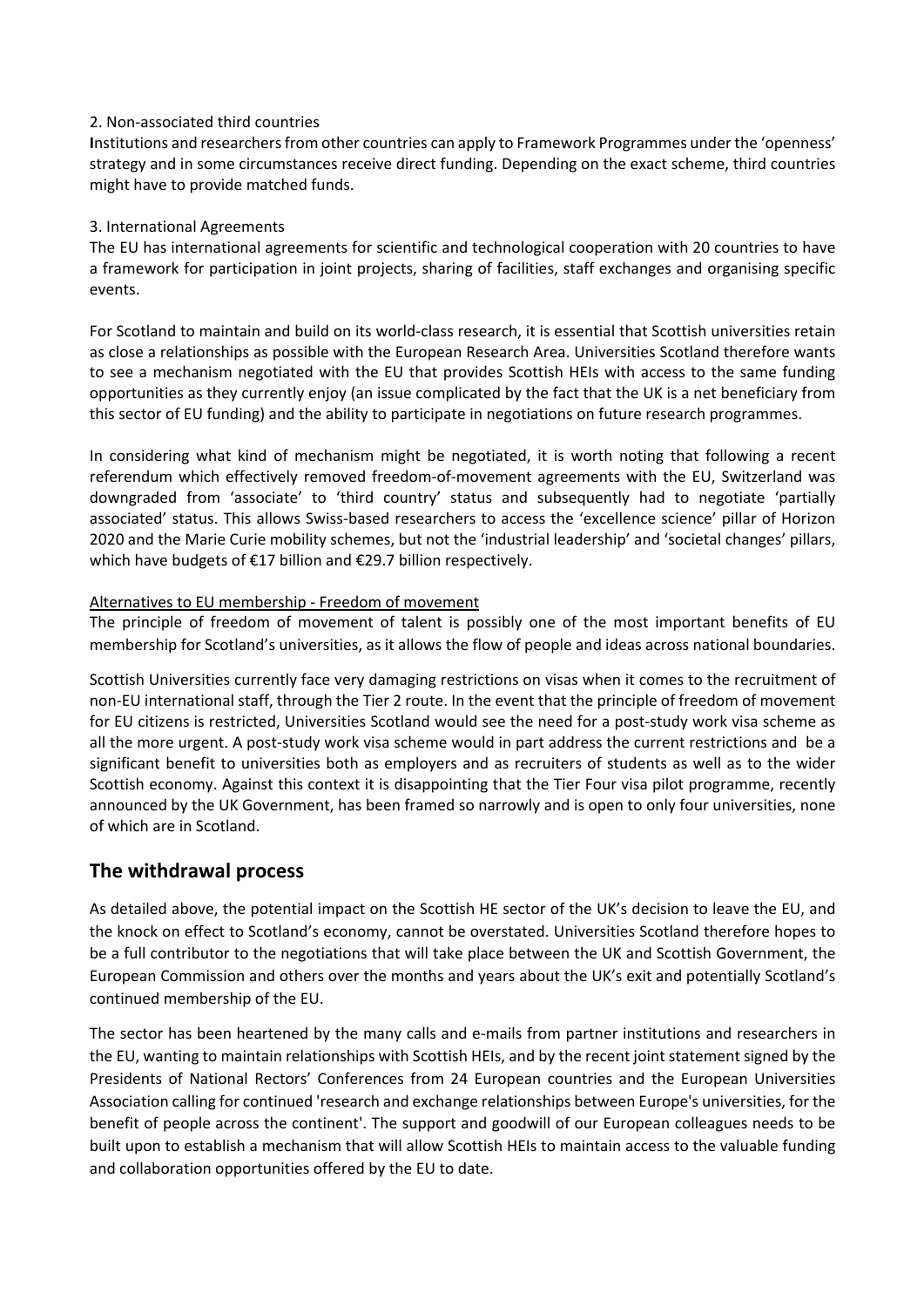## **The Domestic process for dealing with a withdrawal from the EU**

#### **Implications for Scots Law**

EU students are currently eligible for free undergraduate education in Scotland due to the interplay of the provisions of Articles 18 and 21 of the Treaty on the Functioning of the European Union (which cover prohibition of discrimination on grounds of nationality and freedom of movement) and the Scottish Government's policy for Scottish‐domiciled students.

The tuition fee status of EU students studying in UK universities has to be the same as that of UK students in the particular UK jurisdiction; therefore, where tuition feesfor the first degree for 'Scottish students' are met by Scottish Government funding, they are also met for EU students.

Although EU Treaties will cease to apply to the UK following withdrawal from the EU, the Education (Fees) (Scotland) Regulations 2011 currently state that it is not lawful for higher education institutions to charge a higher fee EU nationals. Therefore, until the 2011 regulations are amended, the position on equal treatment of EU students will remain.

**Impact on Scotland's economy of termination of EISF support and access to the Horizon 2020 programme** As outlined above, Scotland's HEIs receive significant funding from various EU programmes, most notably, Horizon 2020, European Social Funds and European Regional Development Funds.

Whilst the structural funds are focused on innovation and knowledge exchange, rather than pure research, there are important links between all these funding streams which ensure the economic and social benefits of university research are maximized for the benefit of Scotland as a whole. Research and innovation is central to the Scottish economy, helping to increase productivity, growth and the creation of high‐value jobs across the economy including the service sectors.

#### **Implications for Scotland's funding settlement**

In terms of research funding, the first preference for Scotland's HE sector would be to negotiate a post‐Brexit settlement which enables it to retain as close a relationship as possible with the European Research Area. Such an arrangement would mean that Scottish HEIs are not just able to access EU research funds but are able to access shared research facilities and participate in the transnational collaborations which are essential for much of the world‐leading research that Scotland undertakes.

The level of funding that Scottish HEIs are awarded on a competitive basis from EU research grants is 14% higher than that received by HEIs in the rest of the UK<sup>iv</sup>. Universities Scotland would like reassurances from the UK and Scottish Governments that, whatever deal is negotiated on maintaining access to the EU research area, its members will receive the same level of funding for research once the UK leaves the EU.

## **The position of EU citizens in Scotland**

The higher education sector greatly values the contribution of the 4,500 EU staff and 24,000 EU students currently working and studying at Scotland's 19 HEIs. The referendum has generated significant uncertainties for these staff and students (as well as for those considering Scotland as a work or study destination), and it is a matter of urgency that reassurances are given as to their future status.

#### EU students

EU students make a substantial economic and cultural contribution to Scotland. At postgraduate level, EU students in Scotland contribute £17 million a year in fees while the off campus expenditure of EU students studying at all levels is estimated to be £156 million a year. EU students bring greater diversity to our student body and a broader perspective to the class room which leads to educational enrichment for all students, and graduates with better global awareness.